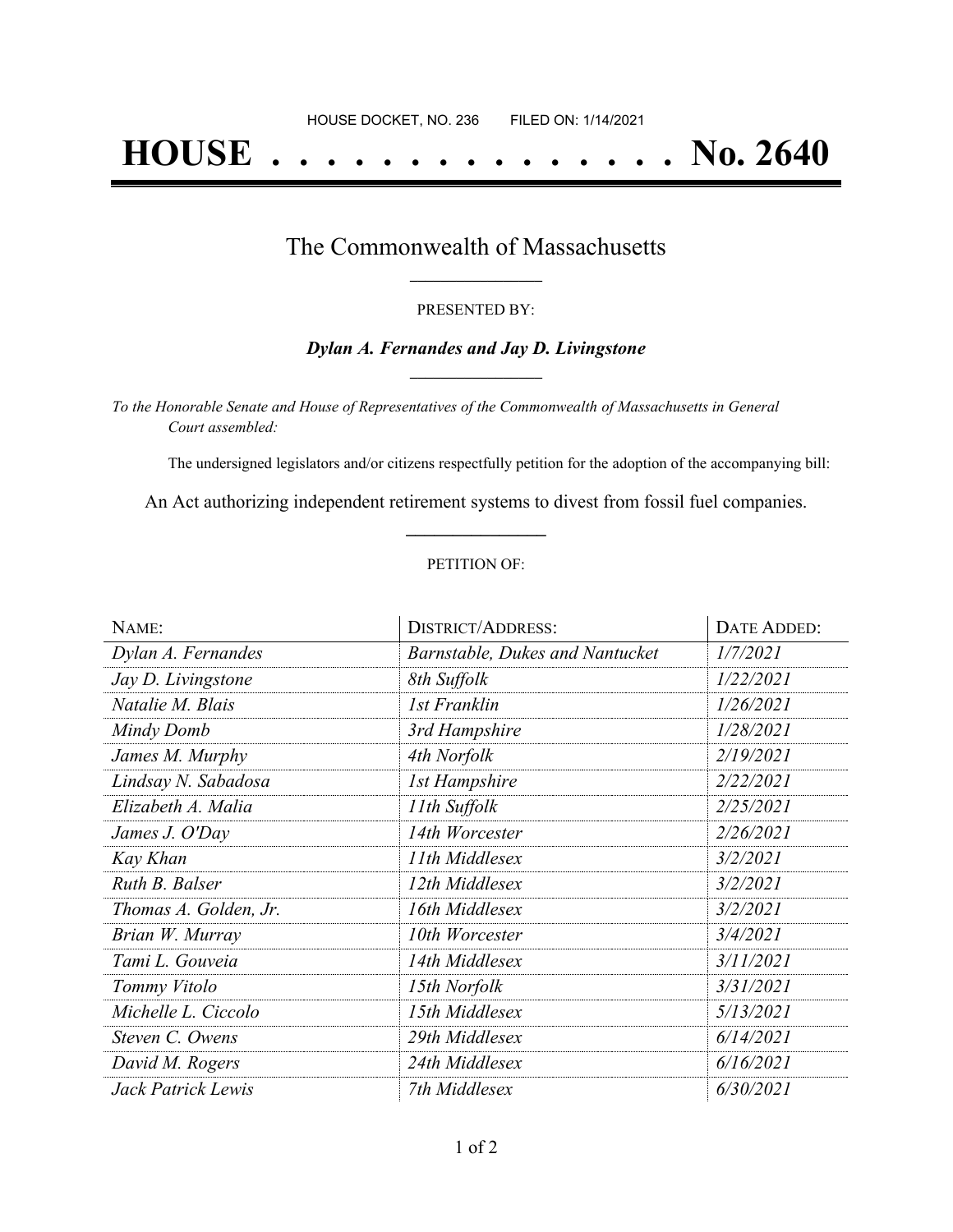| Andres X. Vargas         | 3rd Essex      | 7/19/2021 |
|--------------------------|----------------|-----------|
| Erika Uyterhoeven        | 27th Middlesex | 7/26/2021 |
| Carmine Lawrence Gentile | 13th Middlesex | 8/2/2021  |
| Tram T. Nguyen           | 18th Essex     | 8/26/2021 |
| Sean Garballey           | 23rd Middlesex | 9/15/2021 |
| Natalie M. Higgins       | 4th Worcester  | 1/6/2022  |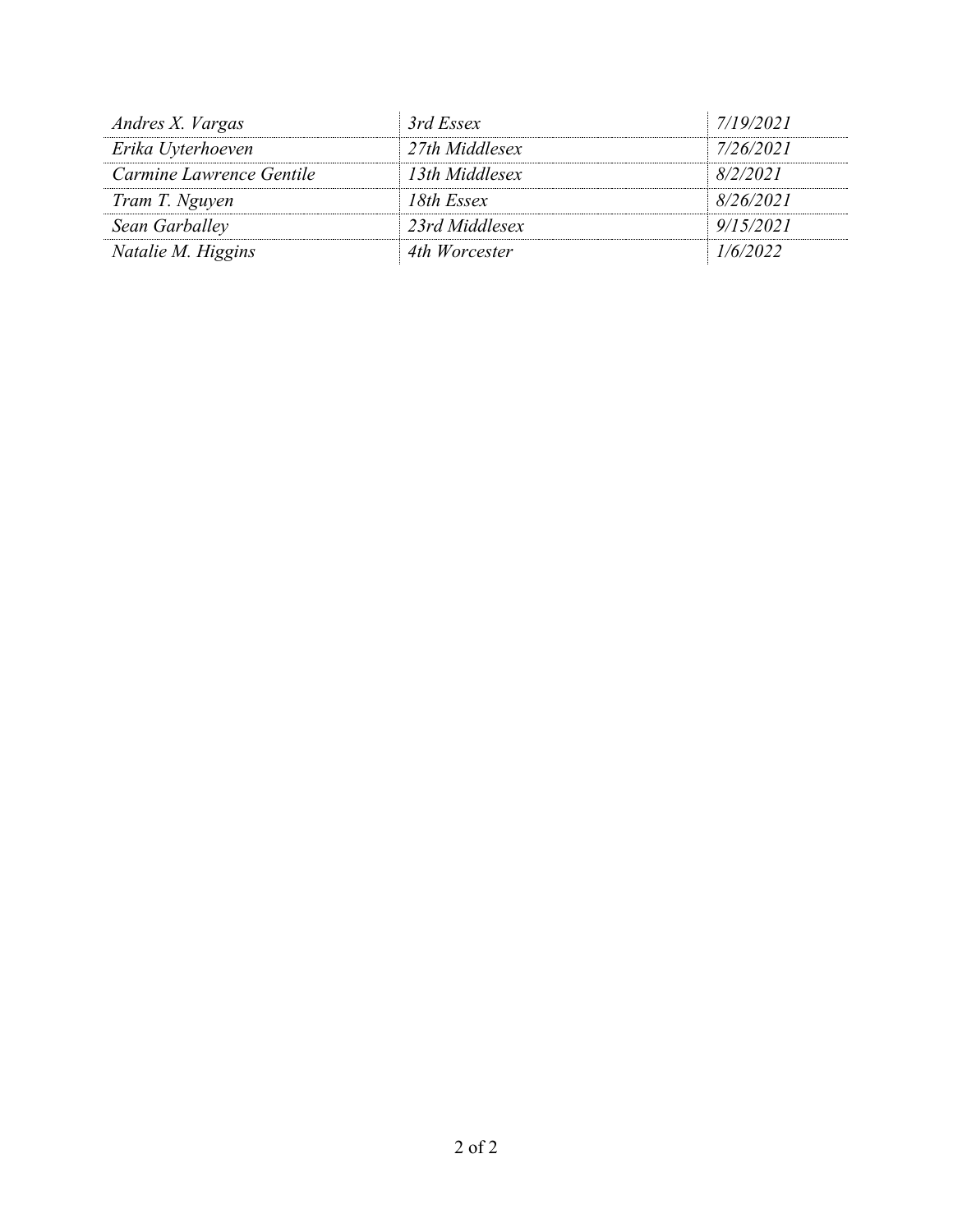## HOUSE DOCKET, NO. 236 FILED ON: 1/14/2021

# **HOUSE . . . . . . . . . . . . . . . No. 2640**

By Messrs. Fernandes of Falmouth and Livingstone of Boston, a petition (accompanied by bill, House, No. 2640) of Dylan A. Fernandes, Jay D. Livingstone and others relative to authorizing independent retirement systems to divest from fossil fuel companies. Public Service.

### The Commonwealth of Massachusetts

**In the One Hundred and Ninety-Second General Court (2021-2022) \_\_\_\_\_\_\_\_\_\_\_\_\_\_\_**

**\_\_\_\_\_\_\_\_\_\_\_\_\_\_\_**

An Act authorizing independent retirement systems to divest from fossil fuel companies.

Be it enacted by the Senate and House of Representatives in General Court assembled, and by the authority *of the same, as follows:*

| $\mathbf{1}$   | SECTION 1. For the purposes of this section, an "independent retirement system" shall                  |
|----------------|--------------------------------------------------------------------------------------------------------|
| $\overline{2}$ | mean any Massachusetts public pension system under the oversight, monitoring, and regulation           |
| 3              | of the public employee retirement administration commission; and a "fossil fuel company" shall         |
| $\overline{4}$ | mean a company identified by a Global Industry Classification Standard code in one of the              |
| 5              | following sectors: $(1)$ coal and consumable fuels; $(2)$ integrated oil and gas; or $(3)$ oil and gas |
| 6              | exploration and production.                                                                            |

 Notwithstanding any general or special law to the contrary, any independent retirement system may, in accordance with the procurement process under section 23B of chapter 32 of the General Laws, divest in whole or in part from any investment in fossil fuel companies. In accordance with this section, the board of an independent retirement system may, after following the procurement process under said section 23B of said chapter 32, invest in index funds or other investment vehicles that may not include fossil fuel companies.